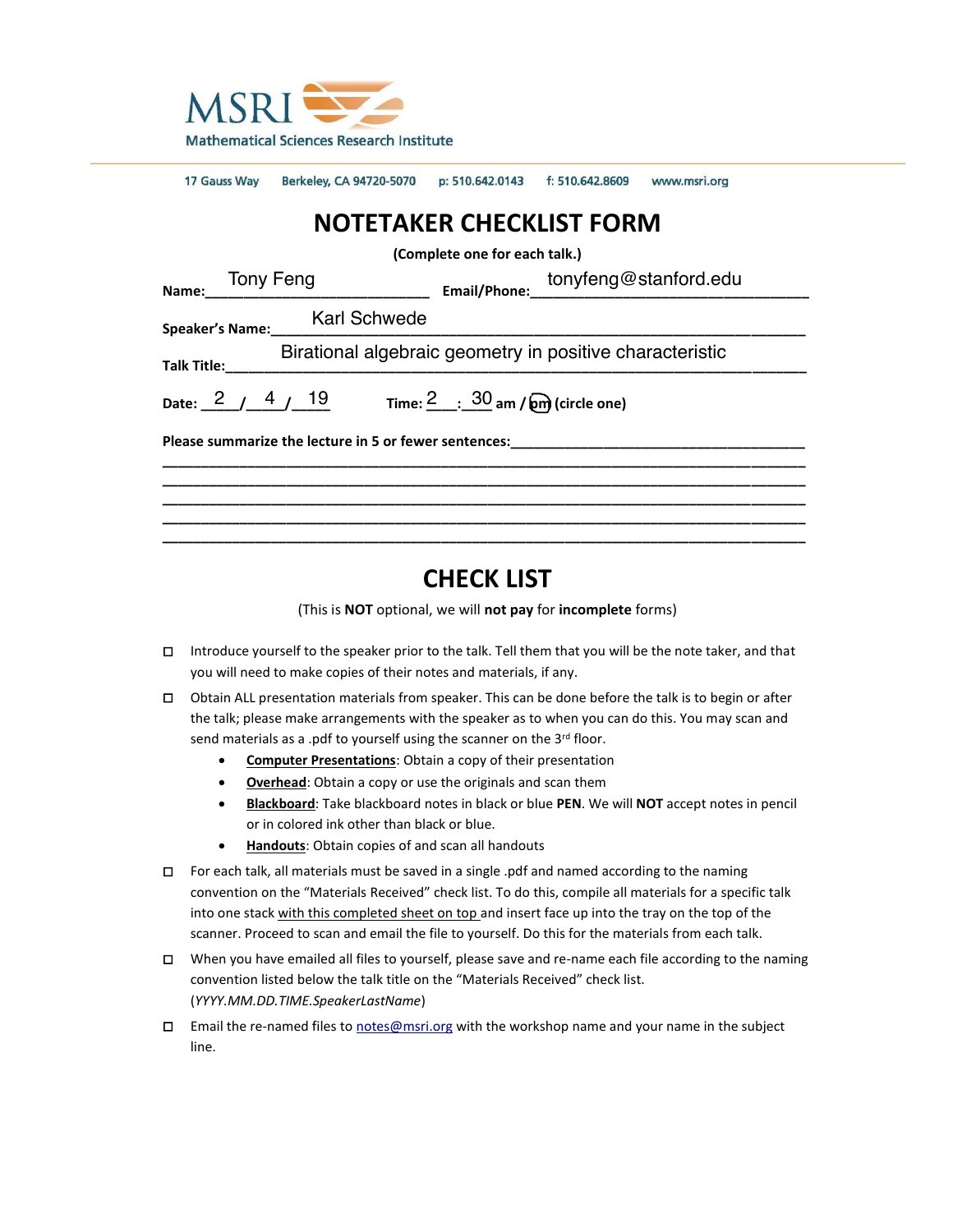## BIRATIONAL ALGEBRAIC GEOMETRY IN POSITIVE CHARACTERISTIC

#### KARL SCHWEDE

## 1. Recap

We begin by recalling a prototypical argument from last time.

Let X be a normal CM variety over a field of characteristic  $p > 0$ . Let  $H \subset X$ be a reduced Cartier divisor. We have  $F^e_* \omega_X \to \omega_X$  (dual to  $\mathcal{O}_X \to F^e_* \mathcal{O}_X$ ). This induces

$$
0 \to \omega_X \to \omega_X(H) \to \omega_H \to 0.
$$

Let  $L$  be an ample line bundle on  $X$ . We have an exact sequence

$$
H^{0}(\omega_{X}(L)) \longrightarrow H^{0}(\omega_{X}(H+L)) \longrightarrow H^{0}(\omega_{H}(L|_{H})) \longrightarrow H^{1}(\omega_{X}(L))
$$

but since we are not in characteristic 0, "we don't know that the map  $H^0(\omega_X(H +$  $(L)$ ) – >  $H^0(\omega_H(L|_H))$  is surjective.

However, we have a diagram

$$
H^{0}(\omega_{X}(L)) \longrightarrow H^{0}(\omega_{X}(H+L)) \longrightarrow H^{0}(\omega_{H}(L|_{H})) \longrightarrow H^{1}(\omega_{X}(L))
$$
  
\n
$$
\uparrow \qquad \qquad \uparrow \qquad \qquad \uparrow \qquad \qquad \uparrow
$$
  
\n
$$
H^{0}(F^{e}_{*}\omega_{X}(p^{e}L)) \longrightarrow H^{0}(F^{e}_{*}\omega_{X}(H+p^{e}L)) \longrightarrow H^{0}(F^{e}_{*}\omega_{H}(p^{e}L|_{H})) \longrightarrow H^{1}(F^{e}_{*}\omega_{X}(p^{e}L)) = 0
$$

If X is Frobenius-split, then the map  $H^0(F^e_*\omega_H(p^eL|_H)) \to H^0(\omega_H(L|_H))$  is surjective, so we get the desired surjectivity.

If  $F^e_* \omega_H \to \omega_H$  is not surjective, then the sections of  $H^0(\omega_H(L|_H))$  not in the image of  $H^0(F^e_*\omega_H)$  cannot be lifted via our argument.

Today we will discuss local obstructions to this surjectivity.

#### 2. Frobenius splitting

First we discuss some non-obvious ways of getting Frobenius splittings.

**Theorem 2.1** (Kunz). Let Y be a variety over  $k = k^p$ . Then Y is regular if and only if  $F^e_* \mathcal{O}_Y$  is locally free for some (equivalently, all)  $e > 0$ .

Suppose you have a surjective projection (not necessarily a Frobenius splitting)  $F^e_*\mathcal{O}_{Y,y} \twoheadrightarrow \mathcal{O}_{Y,y}$ . There is a map  $F^e_*\mathcal{O}_{Y,y} \twoheadrightarrow F^e_*\mathcal{O}_{Y,y}$  sending  $1 \mapsto r$ . Then we have the map  $\mathcal{O}_{Y,y} \to F^e_* \mathcal{O}_{Y,y}$  sending  $1 \mapsto 1$ .

Conclusion: any map  $F^e_* \mathcal{O}_{Y,y} \to \mathcal{O}_{Y,y}$  gives a Frobenius splitting.

Date: February 4, 2019.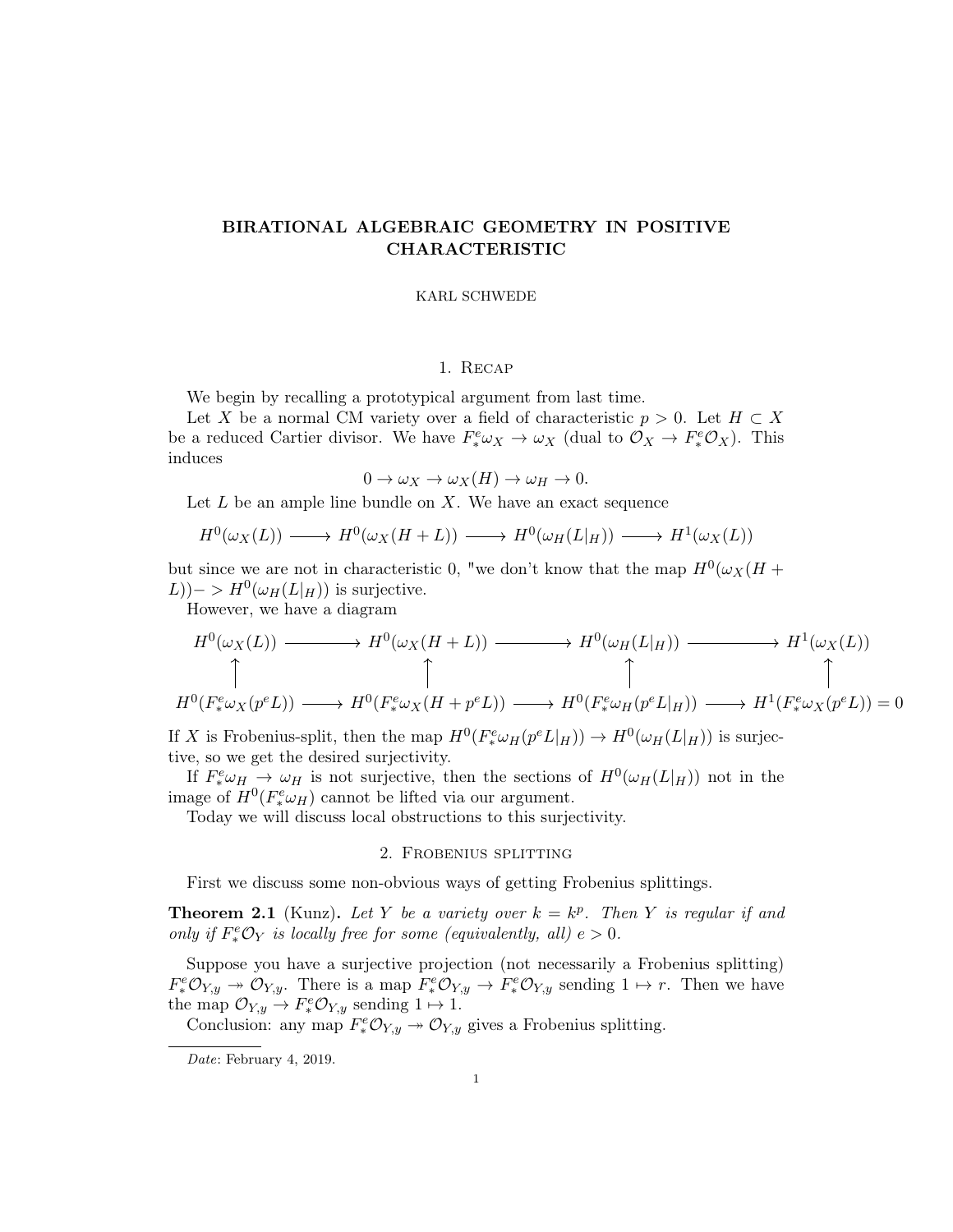### 2 KARL SCHWEDE

## 3. Frobenius divisor

**Definition 3.1.** Let R be a normal local ring of characteristic  $p > 0$ . Frobenius is finite. Suppose you have a non-zero map  $\varphi \in \text{Hom}(F_*^eR, R) = F_*^e \omega_R^{\otimes (1-p^e)} =$  $F_*^e R((1-p^e)K_R)$ . The map  $\varphi$  determines  $D_\varphi \sim (1-p^e)K_R$ . Normalize with respect to  $p, e$ :

$$
\Delta_{\varphi}:=\frac{1}{p^e-1}D_{\varphi}\sim_{\mathbf{Q}}-K_R
$$

i.e.  $K_R + \Delta_{\varphi} \sim_{\mathbf{Q}} 0$ .

Why is  $\Delta_{\varphi}$  interesting?

- (1) To get improved vanishing statements in characteristic 0.
- (2) To cook up sections of  $\omega_X \otimes L$ .
- (3) To keep track of canonical divisors are you change varieties.

**Example 3.2.** If you have a finite surjective map  $f: Z \rightarrow Y$  between normal varieties in characteristic  $p > 0$ , and  $\varphi \colon F^e_* \mathcal{O}_Y \to \mathcal{O}_Y$ , we have

$$
K_Z = f^* K_W + \text{ram}.
$$

We can rewrite this as

$$
K_Z + \underbrace{(f^* \Delta_{\varphi} - \text{ram})}_{=: \Delta_Z} = f^*(K_Y + \Delta_{\varphi})
$$

Assume further that f is generically separable. It turns out that  $\Delta_Z$  corresponds to the unique extension of  $\varphi$  to  $\varphi_Z \colon F^e_* \mathcal{O}_Z \to \mathcal{O}_Z$ . (It exists if and only if  $\Delta_Z \geq 0$ .) This could be useful to getting a Frobenius splitting.

## 4. Log-canonical pairs

What if we just have a birational map? Suppose  $\pi: \widetilde{Y} \to Y$  is a proper birational map. Then we can write

$$
K_{\widetilde{Y}} + \Delta_{\widetilde{Y}} = \pi^*(K_Y + \Delta_{\varphi}).
$$

**Definition 4.1.**  $(Y, \Delta_Y)$  is *log-canonical* if when I write

$$
K_{\widetilde{Y}}+\Delta_{\widetilde{Y}}=\pi^*(K_Y+\Delta_Y)
$$

(for any birational map  $\pi$ ), the coefficients of  $\Delta_{\widetilde{Y}} \leq 1$ .

It turns out that the condition that the coefficients of  $\Delta_{\varphi} \leq 1$  is equivalent to  $\varphi$ being surjective in codimension 1.

**Theorem 4.2** (Hara-Watanabe, Smith-Schwede). If R is F-split, then there exists  $\Delta_{\varphi} \geq 0$  such that  $(R, \Delta_{\varphi})$  is log-canonical.

Corollary 4.3. If  $(R, \Delta)$  is a pair over Q and  $K_R + \Delta$  is Q-Cartier, with the property that the pair reduced modulo p is F-pure for infinitely many p, then  $(R, \Delta)$ is log-canonical.